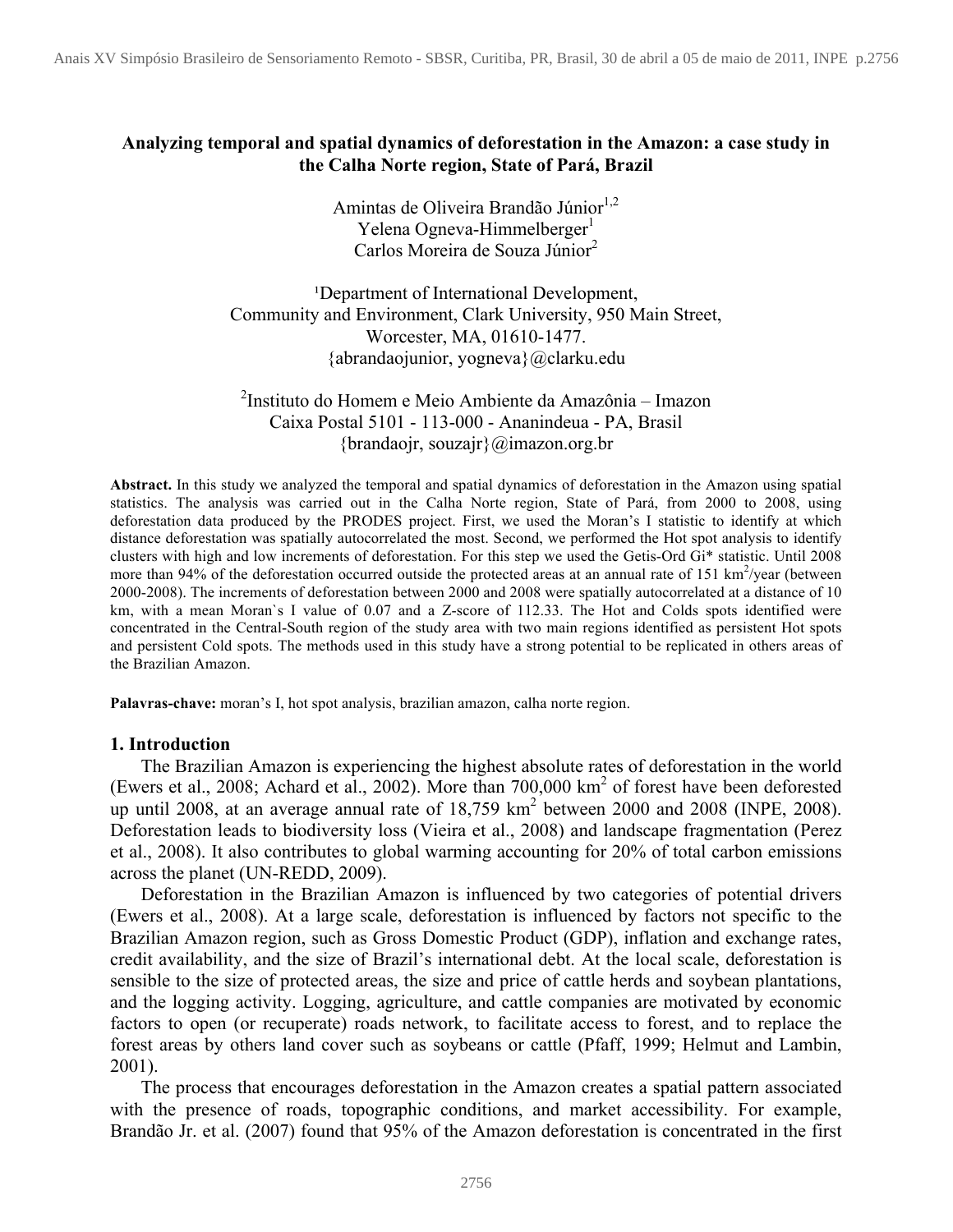5 km from roads. Analysis of the spatial patterns of phenomenon, such as deforestation, is important because it helps to better understand the geographic patterns, and the changes through time (Longley and Batty, 1997).

The spatial pattern of a geographic data can be identified in two ways: visually or using statistics. Visual identification is subjective and can lead to wrong information. On the other hand, the statistical approach compares the features' distribution to a hypothetical random distribution and helps to identify spatial patterns of the data (Mitchell, 2005). In order to understand temporal and spatial dynamics of deforestation in the Amazon region we used a statistical approach to answer two research questions. First, at what distance deforestation is spatially autocorrelated? Second, in which regions is deforestation clustered as a Hot spot (clusters of high annual rates of deforestation) or as a Cold spot (i.e. clusters of low annual rates of deforestation)?

#### **2. Study Area**

The study was carried out in the Calha Norte region located in the State of Pará, Brazil, between the coordinates 58.9W/51.9W and 2.6N/2.4S. This area covers more than 27 million ha and has a high potential to economic exploration by logging (Bandeira et al., 2010; Veríssimo et al., 2006) and mining (Silva, 2008) (**Figure 1**). More than 83% (22 million ha) of the area is protected by Brazilian Law, mostly for Indigenous Lands and Conservation Units. About 58% of the protected areas were created in December of 2006 by the State of Pará Government. The climate in this study area is tropical monsoon (Am) according to the Koppen climate classification, with elevation ranging from 50 meters to 1000 meters above sea level.



**Figure 1.** The Calha Norte region, State of Pará, Brazil.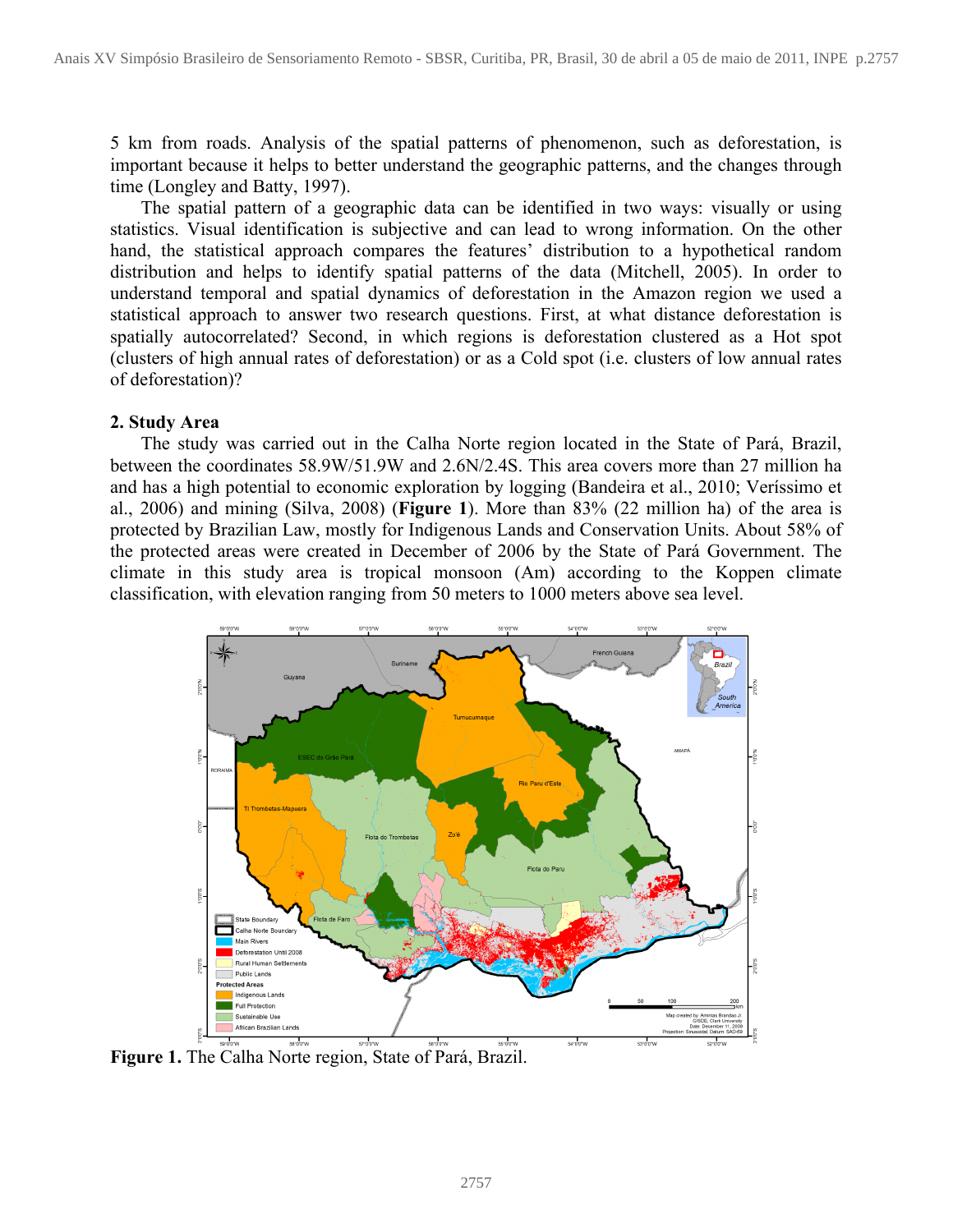# **3 Data and Methods**

## **3.1 Data**

The deforestation maps were produced by the Brazilian Institute of Space Research (INPE) through the PRODES project (INPE, 2008). Landsat and CBERS satellite images where used by INPE to identify deforestation (i.e. clear cut of the forest) that occurred up until 2000 and from 2000 to 2008. In addition, we used political boundaries (IBGE, 2007), boundaries of Conservation Units (IBAMA, 2008), Indigenous Lands (FUNAI, 2008) and Human Rural Settlements (INCRA, 2002). All data was organized in a Geographic Information System (GIS), using the Sinusoidal Projection, the SAD 1969 Datum, and ArcGIS 9.3.1 software.

#### **3.2 Analyzing the spatial patterns and temporal dynamics of deforestation**

We conducted four main steps to analyze the spatial patterns and temporal dynamics of deforestation. First we analyzed the geography of the deforestation. In the next step, we created a 1 km x 1 km grid and overlaid it with the increments of deforestation from 2000 to 2008. Next, we calculated the spatial autocorrelation of the deforested cells using the Moran's I method. Finally we used the Getis-Ord Gi\* statistic to perform the Hot/Cold spot analysis, assuming the distance with the highest spatial autocorrelation resulted from the previous step.

#### **3.2.1 Calculating the spatial autocorrelation with Moran's I**

The Moran's I measured the spatial autocorrelation (feature similarity) based on both feature location and feature values simultaneously (Mitchell, 2005; Moran, 1950). It evaluated whether the feature pattern was clustered, dispersed, or random. Moran's I values range from  $-1.0$  to  $+1.0$ . A value near to +1.0 indicates clustering while an index value near -1.0 indicates dispersion. To determine if the Moran's I index was significant we evaluated the Z score and p-value. The hypothesis test in this case was that the features were random. When the p-value was small and the absolute value of the Z score was large (falling outside of the confidence level), the null hypothesis was rejected. If the Moran's I value was greater than 0, the set of features exhibited a clustered pattern. If the value was less than 0, the set of features exhibited a dispersed pattern. The simplified mathematical expression of the Moran's I statistic is presented in equation 1.

$$
I = \frac{n \sum_{i} \sum_{j} W_{ij} (Xi - \overline{X}) (Xj - \overline{X})}{\sum_{i} \sum_{j} W_{ij} \sum_{i} (Xi - \overline{X})^{2}}
$$
\n(1)

Where

 $I =$ Morans's Index  $Xi =$  value of the target feature  $X<sub>i</sub>$  = value of the neighbor feature  $\overline{X}$  = mean value  $Wij$  = weight for that pair  $n =$  number of features

In order to estimate the spatial autocorrelation of deforestation we calculated the Moran's I statistic considering several threshold distances. Features outside the specified cutoff distance were ignored. For each increment of deforestation between 2000 to 2008 (i.e. 2001, 2002, …,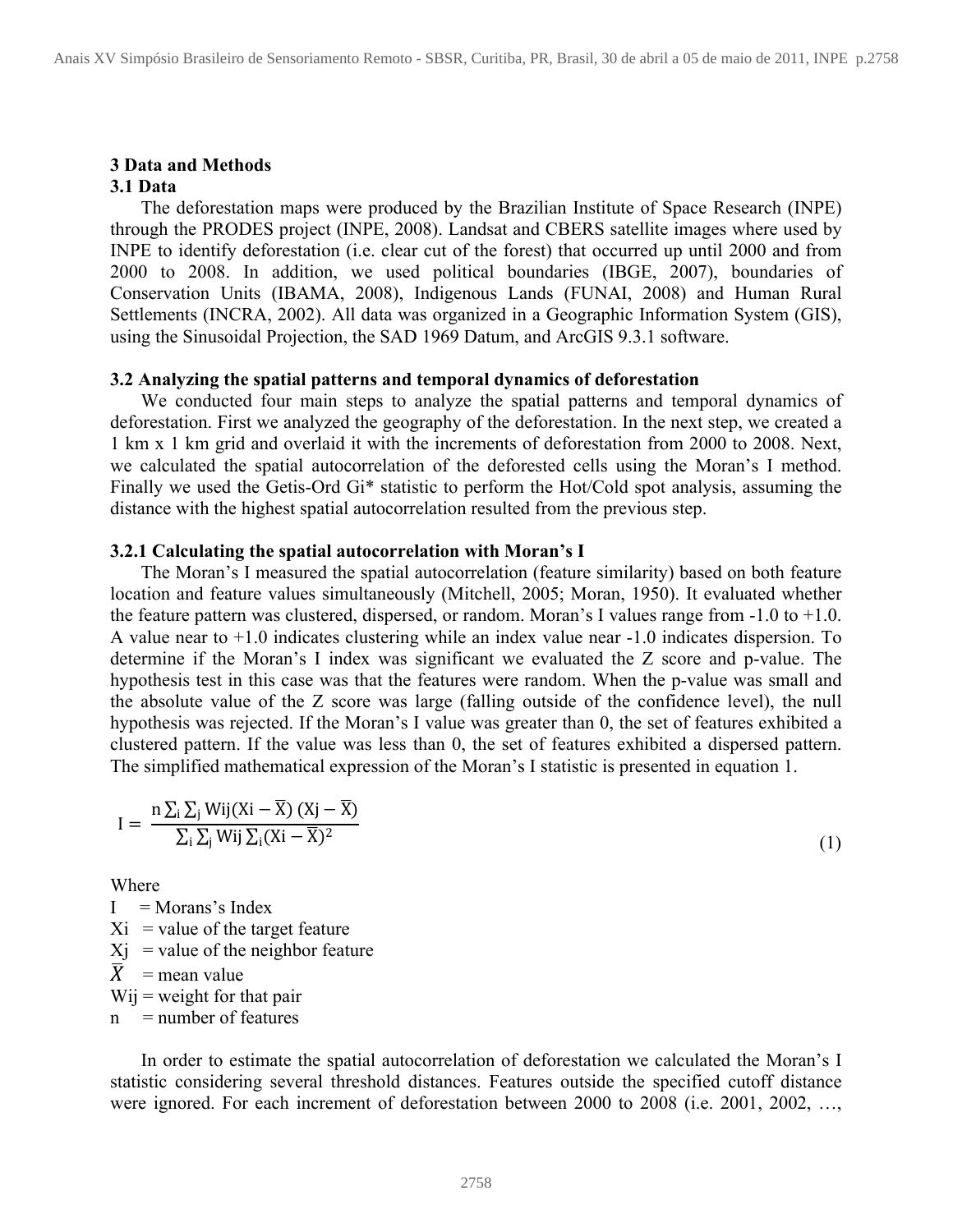2008) we calculated the Moran's I for 5 km, 10 km, 15 km, and 20 km, using the area deforested in the cell as the weighted field.

For each cell with deforestation higher than zero, the Moran's I statistic first counted the number of neighbor cells inside the buffer distance (i.e. 10 km). Next it calculated for each pair of features inside the region, the difference between the feature values (the area of deforestation in each cell) and the mean value for all features. This result was then multiplied with the weight which was the size of the deforested area in this case, to calculate the cross-product, and then summed. Finally, the result was divided by the weighted cross-product to get the radius.

#### **3.2.2 Mapping the Hot and Cold spots using Getis-Ord Gi\* (G-statistics)**

We used the Getis-Ord Gi\* to identify the Hot and Cold spots of deforestation in the Calha Norte region. The Getis-Ord Gi\* statistics told where features with either high or low values were cluster spatially, looking at each feature within the context of neighboring features (Mitchell, 2005). To be a statistically significant Hot spot, a feature would have to have a high value and be surrounded by other features with high values as well. The sum of the feature and its neighbors was compared to the sum of all features. The local sum for a feature and its neighbors was compared proportionally to the sum of all features. When the local sum was much different than the expected local sum, and that difference was too large to be the result of random chance, a statistically significant Z score resulted.

The Getis-Ord Gi\* statistics returned for each feature in the dataset is a Z score. For statistically significant positive Z scores, the larger the Z scores, the more intense the clustering of high values (Hot spot). For statistically significant negative Z scores, the smaller the Z score, the more intense the clustering of low values (Cold spot) Mathematical formula is presented in equation 2 and more detail about this index can be found in Mitchell (2005).

$$
G(d) = \frac{\sum_{i} \sum_{j} w_{ij} (x_i \cdot x_j)}{\sum_{i} \sum_{j} (x_i \cdot x_j)}
$$
(2)

Where

 $G(d)$  = General G-statistic, for a distance (d)

 $x_i$  = value of the target feature

 $x_i$  = value of the neighbor feature

 $w_{ij}$  = weight for that pair of features

We calculated the Getis-Ord Gi<sup>\*</sup> statistics using the area deforested in the cell between 2000 and 2008, as the weight and the distance where the clustering presented high significance levels (calculated earlier with the Moran's I tool). This radius was defined empirically as the distance at which spatial autocorrelation is highest.

#### **4. Results**

#### **4.1 Geography and annual rates of deforestation**

The area deforested in the Calha up until 2008 was 11,661 km2 (**Figure 2**). The majority of the deforestation (74%) was concentrated in the non-protected areas and 20% in settlements in the south of the study area. The remaining 6% of deforestation occurred in the protected areas (3% in sustainable use areas, and 3% in the others types of protection).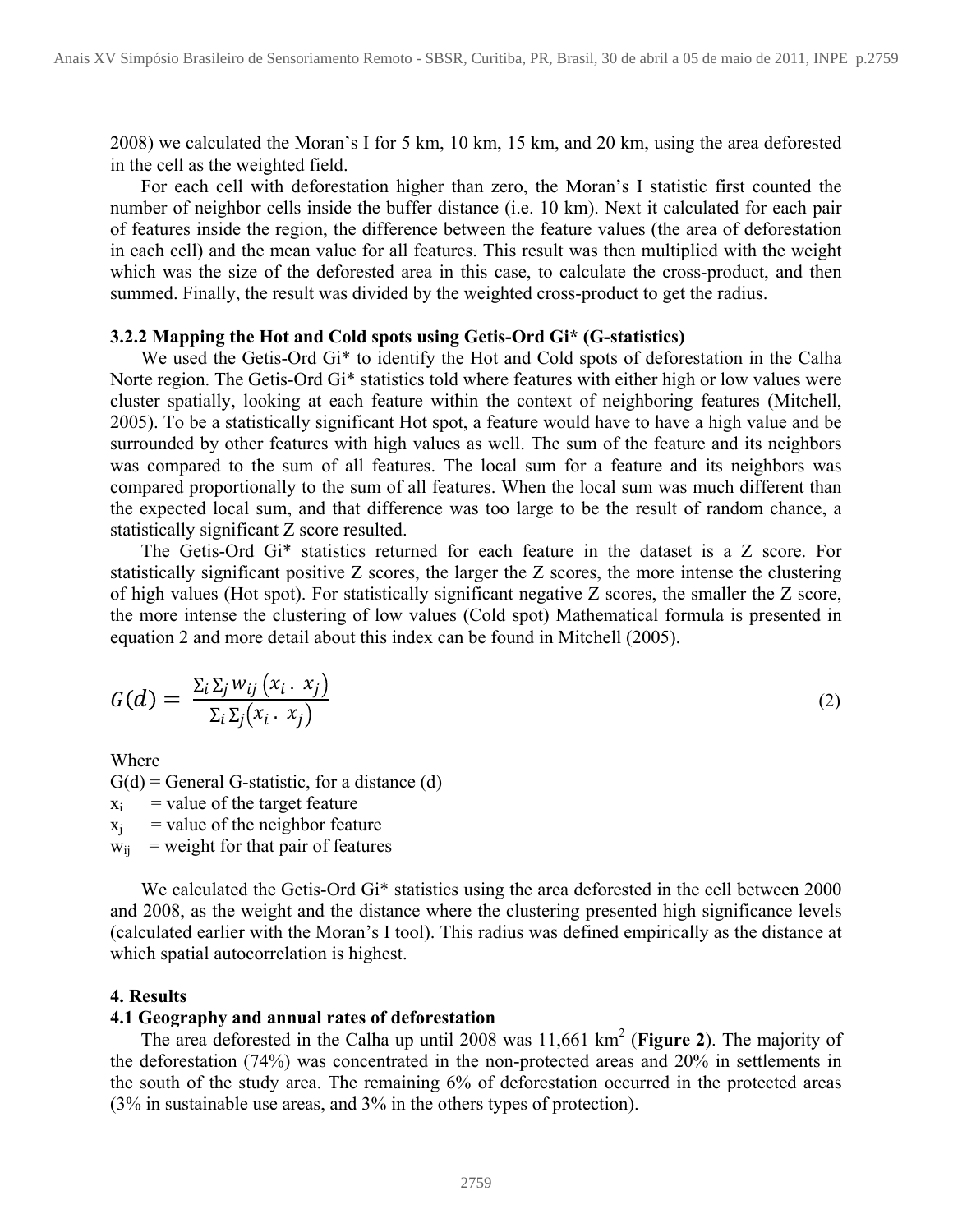The non-protected areas experienced the highest average annual rate of new deforestation, which was about 151 km<sup>2</sup> every year. In the settlements, the average rate of deforestation was 10 times lower. In the protected areas the highest rate was concentrated in the sustainable use conservation units with an average of 11 km2 of deforestation per year (**Figure 2**).



**Figure 2.** Cumulative deforestation from 2000 to 2008.

## **4.2 Spatial patterns of deforestation**

## **4.2.1 Spatial autocorrelation**

On average the peak of clustering of the new deforestation was concentrated at 10 kilometer with a mean Moran`s I value of 0.07 and a Z-score of 112.33. This result indicated that the deforestation polygons were statistically auto-correlated within this 10 kilometer zone.

## **4.2.2 Hot and Cold spots**

The results of the Getis-Ord Gi\* statistics showed that between 2001 and 2008, the Hot spots of deforestation moved mostly from east to west in the Central-South area of the Calha Norte region (**Figure 3**). When we overlapped the eight Hot/Cold spot maps produced, we identified two areas that were consistently classified as Hot or Cold spots. The Cold spot persistence areas were located in the Central region of the Calha Norte, near to the settlement areas, and the Hot spot persistence areas were located close to the Paru State Forest.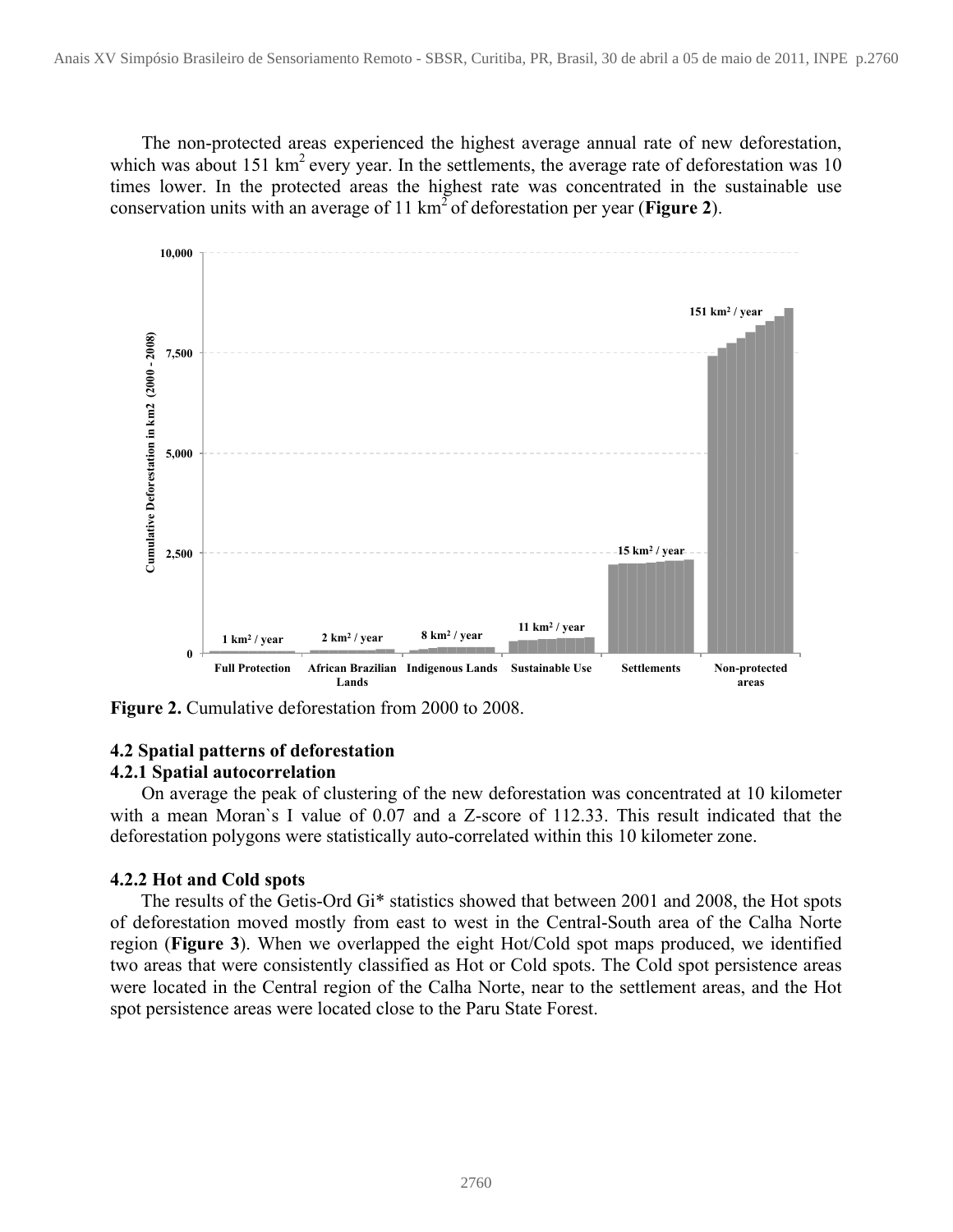

**Figure 3.** Hot/Colds spots mapped in the study area from 2001 to 2008.

#### **5. Discussion and conclusions**

In this paper we analyzed the temporal and spatial dynamics of deforestation in the Calha Norte region until 2008. We identified that deforestation in the study area follows a pattern. The results indicated that more than 94% of the deforestation occurred outside the protected areas at an annual rate of 151  $km^2$  per year. Spatially, the increment of deforestation was statistically autocorrelated at distances of 10 km. The Hot and Cold spots identified were localized in the Central-South regions, with two main regions identified as persistent Hot spots and persistent Cold spots.

The method used in this study has a strong potential to be replicated in others regions in the Brazilian Amazon. We showed that increments of deforestation were spatial autocorrelated around clusters of cells with high and low rates of deforestation. The information provided with our approach could help to improve the surveillance of these areas. Although, future studies should explore the underlying causes of the deforestation and its persistence in the Hot spots.

#### **6. Acknowledgements**

We would like to thank INPE, IBAMA, INCRA, and FUNAI for providing the data for this study and the Gordon and Betty Moore Foundation for financial support.

## **7. References**

Achard, F.; Eva, H.D.; Stibig, H.J.; Mayaux, P.; Gallego, J.; Richards, T.; Maliingreau, J. P. Determination of deforestation rates of the world's humid tropical forests. **Science**, v. 297, p. 999–1002, 2002.

Bandeira, R.; Coslovsky, S.; Pereira, J.; Quintella, R.; Veríssimo, A. **Potencial Econômico nas Florestas Estaduais da Calha Norte: madeira e castanha-do-Brasil**. Belem: Instituto do Homem e Meio Ambiente da Amazonia. 2010. 23 p.